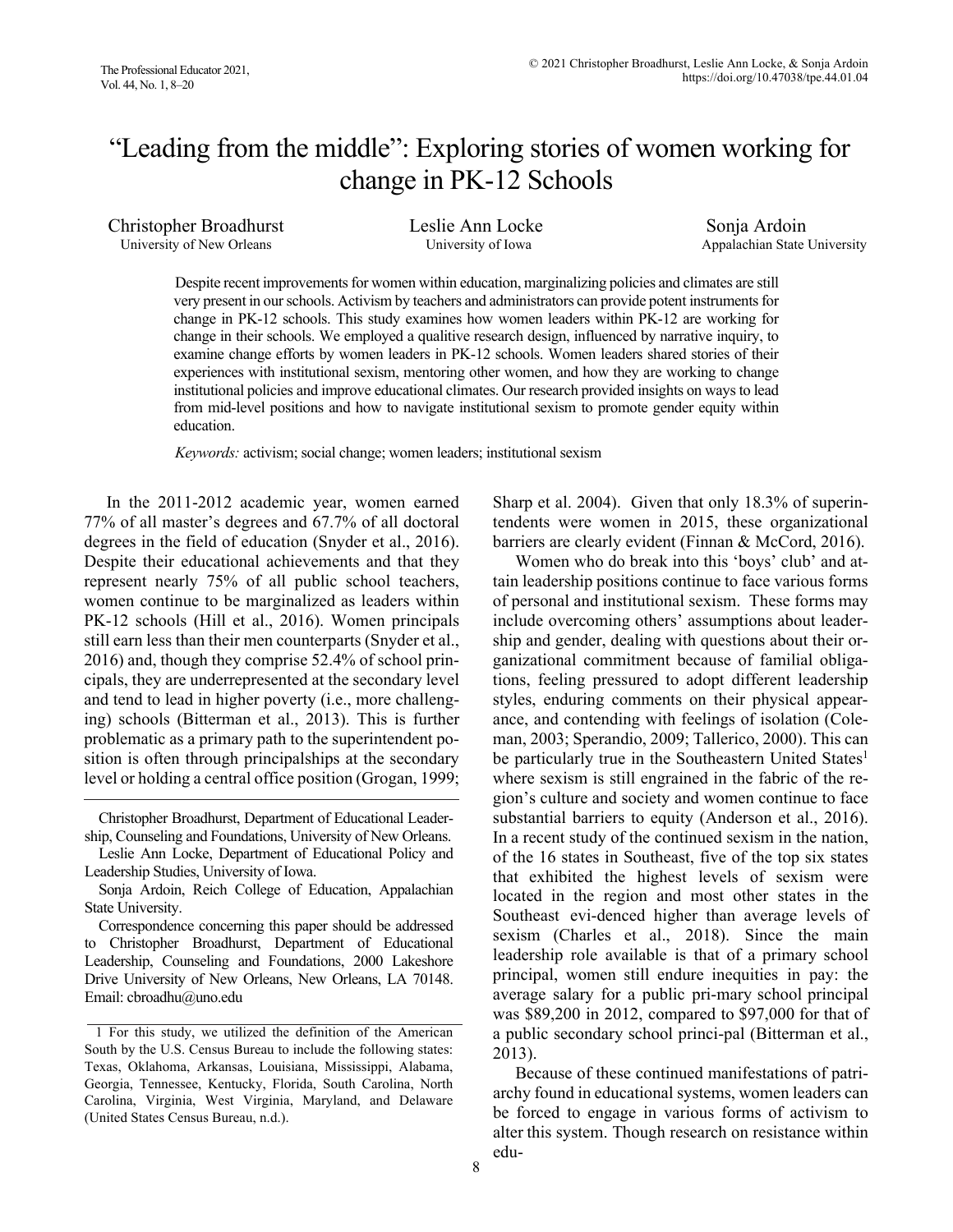rie, 2008). cational organizations has a long history, it often focuses on various forms of youth resistance or leaders working to alter student-oriented policies (Tuck & Yang, 2014). The literature tends to overlook the role that educational administrators themselves have in working for change for teachers, staff, and students. Grossman (2010) explains that, because of hierarchal nature of school systems, school-level actors, such as administrators and teachers, often find that their voice is not welcome in that system and can feel that they have little power. While teachers can engage in more subtle forms of resistance and undermine policy from within the classroom by not enacting policies or only half-heartedly supporting them, formal leaders within schools often do not have that ability. Educational leaders, especially those from groups within the system who feel marginalized, can use their positions and work within the system to challenge current policies and enact change by creating equitable practices (Bogotch, 2002; Karpinski & Lugg, 2006; Santamaria, 2014). These policies could range from perceptions that women are ineffectual leaders to structural barriers in the pipeline to senior positions. Grossman (2010) notes that the success of such insider movements can often depend on creating incremental changes in the institutional climate. Each incremental change, such as gradually increasing the representation of women in leadership positions or creating mentoring networks, would improve the chances that future changes will succeed by reducing the power differences between marginalized groups and their adversaries (Meyerson & Scully, 1995). Women, as leaders in educational organizations, are in key positions to help challenge current policies and help create equitable schools for women (Jean-Ma-

For our study, we sought out women who choose to actively advocate for policy changes through formal, mid-to-senior level positional leadership roles in PK-12 schools, which provide them with some power to affect change within their institutions. This study focuses only on the experiences of cisgender women leaders and utilizes literature that speaks to experiences of cisgender women and cisgender men, or those assumed to identify that way. We recognize that educational leaders that are women of Color may have very different narratives due to the intersectionality of their identities (Aaron, 2020; Liang & Peters-Hawkins, 2017; Martinez, Rivera, & Marquez, 2020), but chose to focus on the experiences of all women, given that those in the Southeastern United States historically and currently hold more conservative and oppressive opinions towards women (Charles et al., 2018; Rice & Coates,

1995). Employing methods that were influenced by narrative inquiry (Chase, 2005) and guided by the Social Change Model of Leadership (HERI, 1996), this study sought to understand the following research question: how are women leaders working for change within PK-12 schools?

## **Literature Review**

There is a very prevalent pipeline issue for women securing leadership positions in PK-12 systems. As women earn the majority of degrees at all levels (Snyder et al., 2016), the problem for women obtaining leadership positions is not one of supply; rather, it is of demand (Hill et al., 2016). The career pipeline in education favors men and discriminates against women (Grogan, 1999; Mendez-Morse, 2004). Hiring committees, often comprised mainly of men, seek to hire those similar to them, creating a structural barrier for women to advance in school-level leadership roles (Tallerico, 2000; Tallerico & Blount, 2004). School systems create further barriers for women to advance to a superintendency, as hiring committees also favor those who have prior experience as a superintendent, assistant superintendent, or secondary school principal—roles typically occupied by men (Grogan, 1999; Palladino et al., 2007). As part of the pipeline problem, persistent negative climates for women within educational organizations may dissuade or discourage them from pursuing leadership roles (Hill et al., 2016).

## **Climates for Women Leaders in Schools**

Assumptions about gender roles in schools and the exclusion of women in upper leadership positions have deep historic roots that date back to the 19th century (Blount, 1999; Tallerico & Blount, 2004). Stemming from gender assumptions about the qualities and characteristics needed to lead, perpetuated by a patriarchal system, some within educational organizations question the very ability of women to effectively lead (Méndez-Morse et al., 2015; Skrla et al., 2000; Sperandio, 2009; Tallerico, 2000). Women can feel silenced within organizations because of gender bias (Brunner, 2000) and have reported both pressures to adopt traditional masculine forms of leadership (Grogan, 2000; Mahitivanichcha & Rorrer, 2006) and feeling the need to use men as 'mouthpieces' to have their ideas heard (Coleman, 2003; Skrla et al., 2000; Sperandio, 2009). Such barriers can be particularly true for women leaders of Color (Brunner & Kim, 2010; Méndez, 2004). In addition to encountering gender-related barriers within their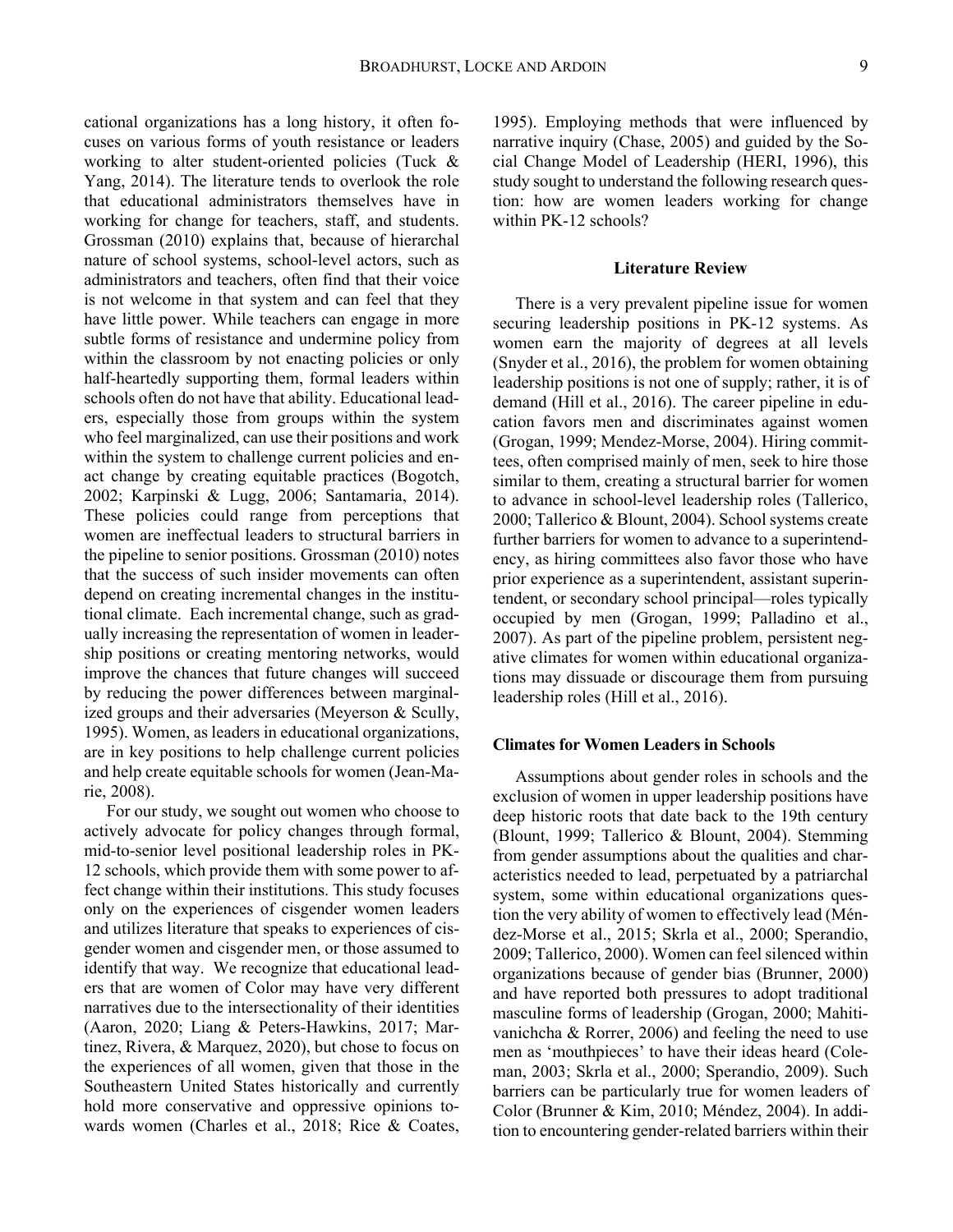roles as educational leaders, women of Color are forced by the institutionalized racism embedded in schools to contend with cultural discrimination and perceptions of racial stereotypes, often forcing them to simultaneously combat both oppressive systems of sexism and racism (Aaron, 2020; Liang & Peters-Hawkins, 2017; Martinez, Rivera, & Marquez, 2020).

Because of the dearth of women in leadership roles, feelings of isolation and increased stress are not uncommon (Mahitivanichcha & Rorrer, 2006), originating from the needs to justify their leadership positions and to define their position in their own terms (Coleman, 2003; Grogan, 2008; Méndez-Morse et al., 2015). Holding leadership positions can have a greater impact on women with regard to personal and familial life (Grogan, 1999; Méndez-Morse et al., 2015; Sharp et al., 2004), as societal norms for child-care and family obligations can prompt anxiety in attempting to excel in both their professional and personal lives (Brunner & Kim, 2010; Coleman, 2003; Grogan, 2000; Grogan, 2008; Kashur-Reico & Wallin, 2011; Mahitivanichcha & Rorrer, 2006). Women can challenge these systemic obstacles by finding support from other women, creating networks, and having good mentors (Christman & McClellan, 2008; Copeland & Calhoun, 2014; Kashur-Reico & Wallin, 2011). However, because of the lack of women in such positions, networks may be small, and available mentors who can help women progress in their careers are often men (Méndez, 2004; Palladino et al., 2007; Sperandio, 2009). When women in leadership roles attempt to challenge this persistent gender inequity, for the good of the organization, they may face expectations of silence (Grogan, 1999; Skrla et al., 2000)

# **Educational Leaders as Agents for Social Justice and Change**

Individuals working in PK-12 schools frequently use various forms of activism in their effort to foster social justice and create organizational change. While traditional forms of activism such as demonstrations, marches, rallies, boycotts, and legal actions can be used (Hollander & Einwohner, 2004), these are sometimes not the most viable forms of resistance that educators employ (Grossman, 2010; Meyerson & Scully, 1995; Picower, 2012). As insiders within the organization and system they are trying to change, educational leaders in particular, with first-hand insight into institutional injustices, can work from within the system to create incremental changes in policies and practices (Grossman, 2004; Meyerson & Scully, 1995). Within their dualistic roles as both a formal leader and an individual that seeks to challenge dominant and marginalizing cultures, educational leaders can "act as vital sources of resistance, [and push for] alternate ideas, and transformation within their organization" (Meyerson & Scully, 1995, p. 586). Those educational leaders who do actively work to foster change for social justice may face questions about their loyalty to the school or system and be labeled a "troublemaker" or "maverick" (Bogotech, 2002, p. 148).

Within PK-12 schools, formal leaders engaging in activism can often take the form of social justice initiatives to reduce inequities (Brown, 2004; Jean-Marie, 2008; Riester et al., 2002; Shields, 2010; Theoharis, 2010). Though, historically, educational administrators have not pursued social justice in schools, which have been described as hierarchal systems that reinforce marginalization and pass on normed social values of the dominant culture, there has been a greater focus on social justice issues in leadership preparation and practice the past few decades (Brown, 2004; Karpinksi & Lugg, 2006). This can be particularly true for educational leaders from marginalized backgrounds themselves, who may view their leadership role more as a calling than a job and are committed to changing inequities (Alston, 2005; Loder, 2005; Palladino et al., 2007). Leaders may employ a variety of methods to foster their social justice efforts, including educating teachers and staff about the issues students from marginalized groups face (Jean-Marie, 2008), having ongoing professional development (Theoharis, 2010), recruiting more teachers from marginalized backgrounds (Jean-Marie, 2008; Santamaria, 2014), infusing social justice issues into the curriculum (Karpinski & Lugg, 2006; Picower, 2012), and altering policies and programs that reinforce deficit-models (Picower, 2012; Santamaria, 2014; Theoharis, 2010). Typically, educational administrators do not act alone as change agents and use collaborative leadership to involve others (Beard, 2012, Brunner, 2000; Kashur-Reico & Wallin, 2011), particularly those from marginalized groups to incorporate their perspectives, in their continuing efforts to reform PK-12 schools (Riester et al., 2002; Santamaria, 2014; Shields, 2010; Theoharris, 2010). While much of the research examines how educational leaders are working for social justice and change for students within their schools, less examines how they are trying to alter institutional injustices that teachers and other administrators face.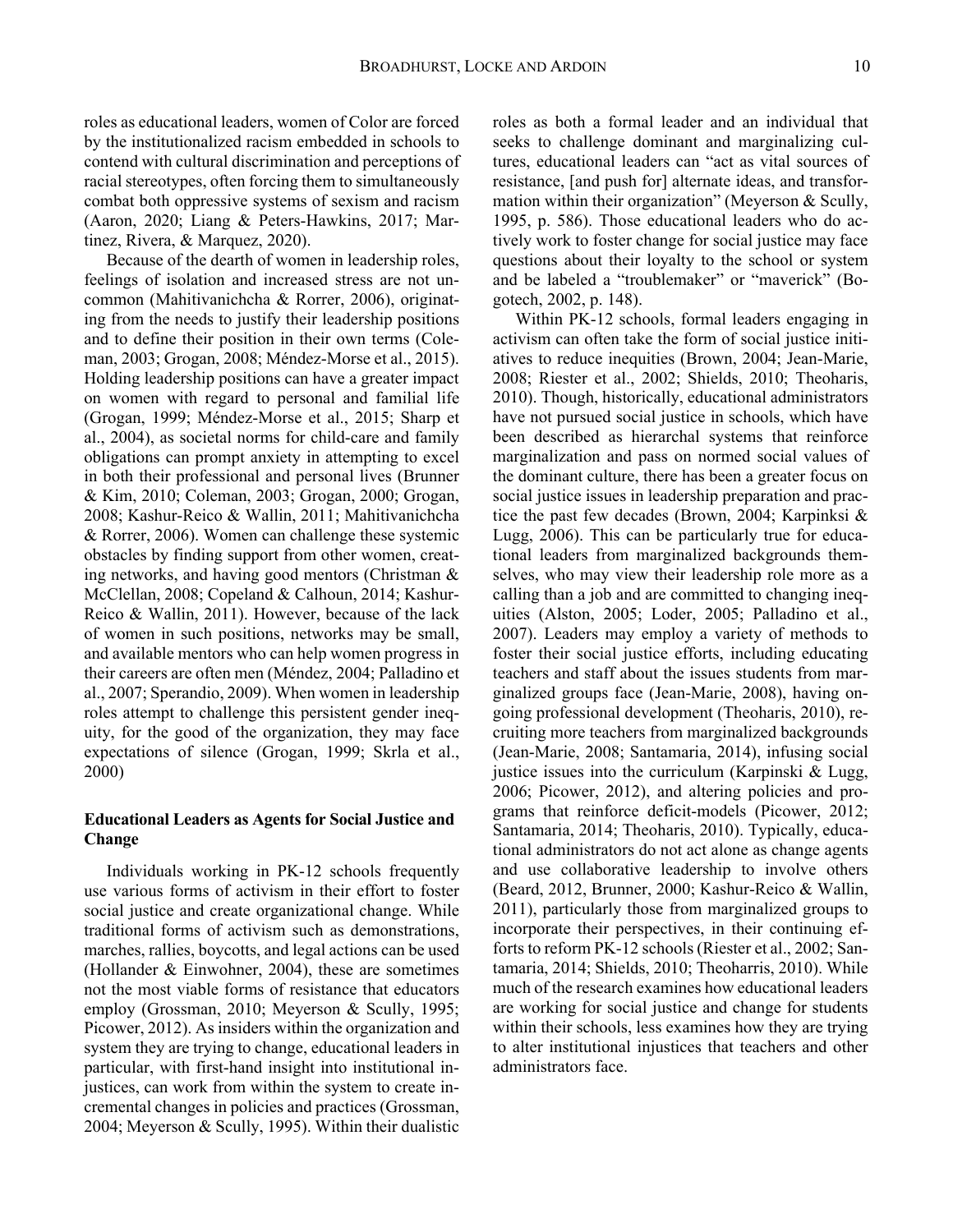values are included in

hierarchical, individual product to a learned, collaborative, values-based process focused on positive social change for the common good (Dugan et al., 2008; Komives et al., 2009; Wagner, 2006). Considered one of the contemporary leadership theories, the mindset of the model is that any individual can serve in a leadership capacity and contribute to positive change in his/her community. SCM is a holistic model structured into three clusters: individual values, group values, and society/community values (HERI, 1996; Komives et al, 2011; Wagner, 2006). Each contains critical values that influence leadership in that cluster, while there also exists a synergistic relationship between all the clusters (Dugan et al., 2008; HERI, 1996; Komives et al, 2011; Wagner, 2006). The clusters and their corresponding

# **Conceptual Framework**

Developed by educational leaders and higher education scholar-practitioners to create a new model of leadership development for undergraduate students that focused on social change (Wagner, 2006), the Social Change Model of Leadership (SCM) "integrated findings from women's leadership studies, perspectives on social identities, knowledge of how leadership is developed, and content from the growing literature on civic engagement, service, and socially just processes and outcomes" (Komives et al, 2011, p.115). The model became a driving force in the curriculum of undergraduate leadership education throughout the U.S. (Dugan et al., 2008; Komives et al, 2011; Wagner, 2006).

SCM was a fresh perspective on leadership because it shifted the frame from leadership being an inherent,

**Table 1** 

*SCM Clusters and Values* 

| <b>Individual Values: Values Individuals Need to Pursue Social Change</b> |                                                                                                               |  |  |
|---------------------------------------------------------------------------|---------------------------------------------------------------------------------------------------------------|--|--|
| Consciousness of Self                                                     | An awareness of one's values, beliefs, attitudes, and<br>emotions. This includes a combination of self-aware- |  |  |
|                                                                           | ness, introspection, and reflection.                                                                          |  |  |
| Congruence                                                                | Consistently acting in alignment with one's values, be-                                                       |  |  |
|                                                                           | liefs, attitudes, and emotions.                                                                               |  |  |
| Commitment                                                                | One's ability to harness time, energy, and purpose to-                                                        |  |  |
|                                                                           | ward social change; this includes one's investment in                                                         |  |  |
|                                                                           | engaging with and follow-through on social change ef-<br>forts.                                               |  |  |
| <b>Group Values: Values Groups Need to Pursue Social Change</b>           |                                                                                                               |  |  |
| Common Purpose                                                            | An agreed upon direction rooted in shared vision, val-                                                        |  |  |
|                                                                           | ues, and goals.                                                                                               |  |  |
| Collaboration                                                             | Bringing together people across identities and talents to                                                     |  |  |
|                                                                           | collectively pursue a common purpose through positive                                                         |  |  |
|                                                                           | social change. Collaboration is rooted in mutually ben-<br>eficial goals and seeks creative solutions through |  |  |
|                                                                           | shared power, responsibility, and accountability.                                                             |  |  |
| Controversy with Civility                                                 | Understanding that collaboration requires hearing, val-                                                       |  |  |
|                                                                           | uing, incorporating different perspectives to work to-                                                        |  |  |
|                                                                           | ward positive social change, groups should embrace                                                            |  |  |
|                                                                           | open, critical, and civil discourse as a means of seeking                                                     |  |  |
|                                                                           | creative solutions.                                                                                           |  |  |
|                                                                           | Societal/Community Values: Values that Communities Need for Social Change to Occur                            |  |  |
| Citizenship                                                               | A connection to one's community or society that gen-                                                          |  |  |
|                                                                           | erates active engagement and social responsibility at                                                         |  |  |
|                                                                           | the community/societal level to generate positive social                                                      |  |  |
| Note This toble is adopted from Cilente (2000)                            | change to benefit others.                                                                                     |  |  |

*Note.* This table is adapted from Cilente (2009).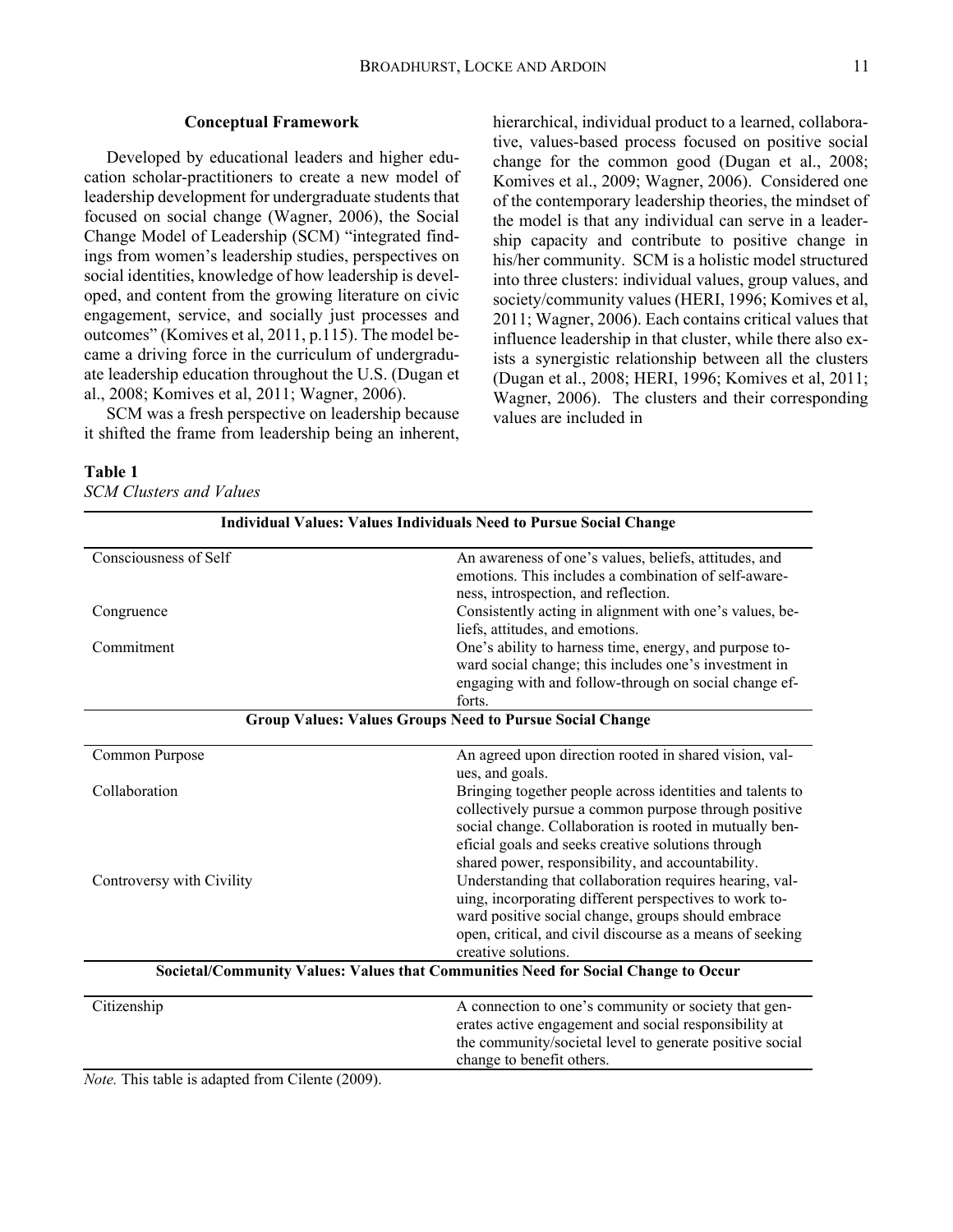An eighth value of change was later added to complete the SCM that is known today. Change is the central value in the model, connecting the three clusters, and is considered the ultimate goal of the SCM model - "improving the status quo, creating a better world, and demonstrating a comfort with transition and ambiguity in the process of change" (Cilente, 2009, p. 54). For additional examples of each value in the SCM, please see Komives et al.'s (2009) *Leadership for a Better World*.

SCM advocates that growth across these critical values develops the leadership capacity of individuals, groups, and communities and fosters positive change for the common good (Dugan et al., 2008). Social change speaks to action that seeks to advance the human condition (Komives et al., 2009). Additionally, the SCM's focus on leadership as a values-based change process aligns with women's leadership research that finds women tend to lean toward leadership processes that are relational, collaborative, and democratic (Dugan et al., 2008). SCM research often highlights that women typically score higher on SCM value measures (Dugan, 2006; Dugan et al., 2008).

While SCM is primarily used in research on leadership in the collegiate context, similar concepts of social change have been used to study leadership in school counseling and PK-12 leadership (Matsopoulos & Gaughan, 1990). This study examines how women, as educational leaders, are engaging in resistance in the educational environment for other women in individual, group, and community contexts. Because of that, applying the SCM to women leaders who work in PK-12 schools offered the opportunity to examine if and how women identify themselves as values-based change agents in education.

# **Research Design and Methods**

We employed a narrative qualitative research design to understand how women leaders from PK-12 environments are advocating for change (Connelly & Clandinin, 1990; Gubrium & Holstein, 2009; Riessman, 2008). Chase (2005) makes clear that narrative inquiry is "a way of understanding one's own and others' actions, of organizing events and objects into a meaningful whole, and of connecting and seeing the consequences of actions and events over time" (p. 656). Participants, by sharing their stories, both create their own realities and explain their experiences (Chase, 2005; Riessman, 2008). Narrative researchers, though understanding that every story is unique, can also realize that stories, influenced by both organizational and social memberships, can share patterns within in the stories and contain similarities and differences across the narratives (Chase, 2005). By examining those stories within an organizational context, narrative inquiry can move beyond the understanding of an individual story and provide insights about organizational power and resistance; such an understanding can potentially influence policy makers to be more supportive of the goals of social justice (Czarniawska, 2007; Hollingsworth & Dybdhal, 2007). We chose this form of qualitative research as we felt it would allow us to capture the stories of the oppression and sexism our participants encountered throughout their personal lives and careers. Additionally, we believed narrative inquiry could give us insights into how the participants developed as change agents. As we engaged participants during data collection and analyzed the stories they told, we discovered that narrative inquiry allowed us to both capture very poignant events of encountering oppressions and discover their journey as women leaders working for change within PK-12 schools.

# **Data Collection**

seven participants had completed doctoral degrees. As part of a larger study of women leaders throughout the PK-20 pipeline, we used purposeful, convenience, and snowball sampling to recruit participants (Bold, 2012; Merriam, 2009). The only criteria for participation in the study was that the women educational leaders have at least 10 years of employment experience within PK-20 education, as we felt such work experience would have allowed them to achieve a position in education to create change. A total of 14 women leaders expressed interest in taking part in the study: seven work in PK-12 systems and seven work within higher education. This paper examines the narratives of those employed solely in PK-12 systems (see Table 1). All seven of the participants, in varying ways, selfidentified as activists; six of the seven mentioned that feminism, for centering the experiences of women, influenced their identities. The participants' work experience in education ranged from 10 to 42 years and included a variety of leadership positions, including principalships, various central office positions, a superintendency, and serving on a school board. Five of the Additionally, all seven participants either currently worked, or spent the majority of their professional careers, working in education in the Southeastern United States. We sought out participants who identified as women; however, we did not ask specific questions about the participants' race or ethnicity. Based solely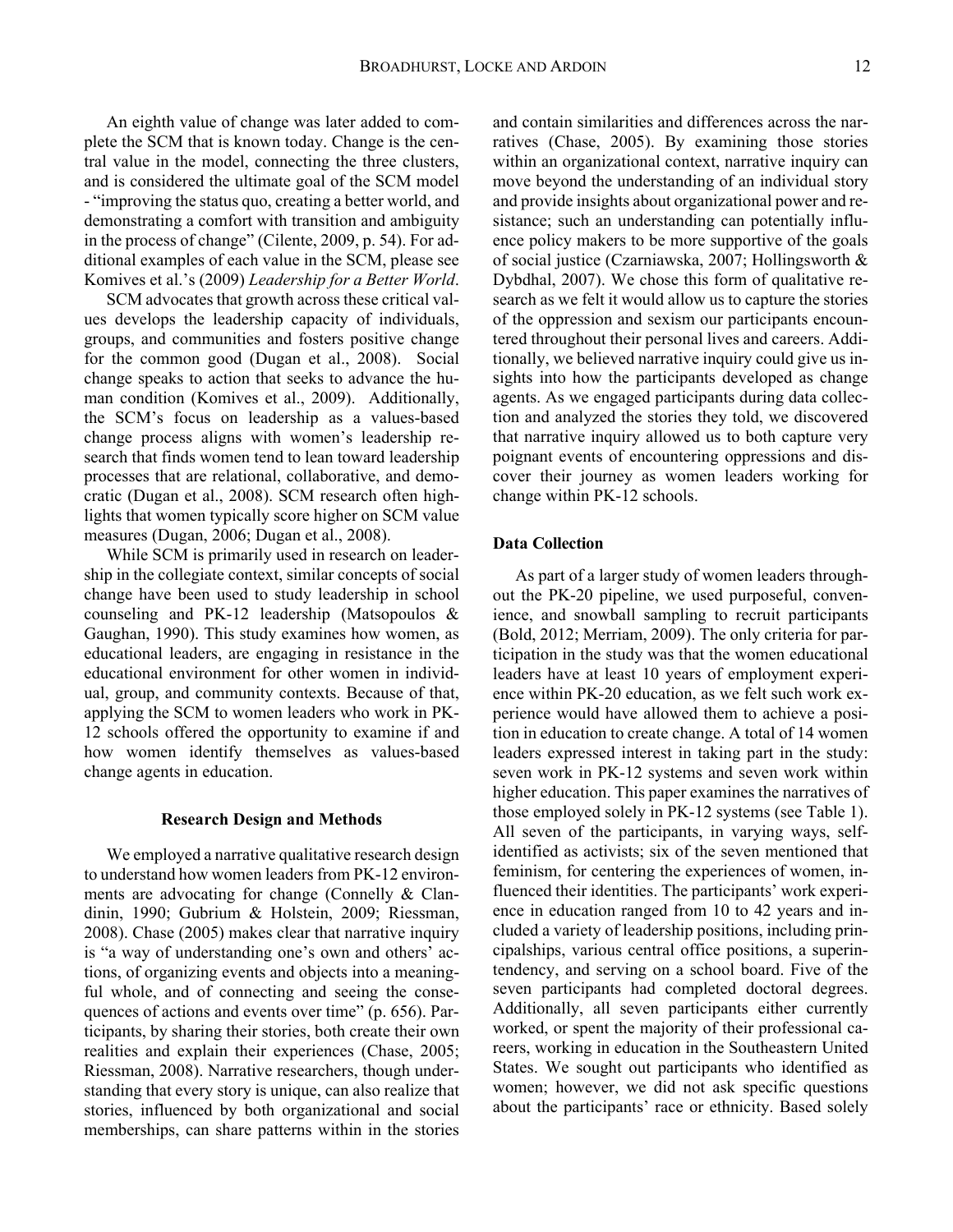on observational data, only one of the seven participants was a woman of Color, representing a limitation for the study. After these seven individual interviews were completed, we felt that we had achieved data saturation and that the narratives allowed us to understand common experiences (Bold, 2012; Merriam, 2009). We felt that we were receiving "informational redundancy" and that further interviews would add little in the way of new data (Sandelowski, 2008, p. 875). Furthermore, as all elements of SCM were uncovered in the data, we believed we had reached theoretical saturation (Merriam & Tisdell, 2016).

For the primary method of data collection, we interviewed each participant once for approximately one hour to solicit stories about their salient identities, educational past and work history, encounters with sexism, and how they worked as activists in education. The problem-solution approach of narrative analysis influenced the development of the interview protocol; we sought out the key essentials of the narratives, such as the significant individuals in their professional journeys, the setting of their stories, the problems they met, and how they worked to resolve those problems (Ollerenshaw & Creswell, 2002). Though we purposely chose to use semi-structured interviews to collect data, as Connelly and Clandinin (1990) assert that such interviews can sometimes produce narratives to better influence policy change, our participants often shared other stories that bettered our understanding of our original semi-structured questions.

| ۰,<br>۰,<br>٠ |  |
|---------------|--|
|---------------|--|

*Participant Demographics* 

| Pseudonym | <b>Years of Experi-</b> | <b>Position</b>                                             | <b>Highest Degree</b>                                                                               |
|-----------|-------------------------|-------------------------------------------------------------|-----------------------------------------------------------------------------------------------------|
|           | ence in Education       |                                                             |                                                                                                     |
| Tonia     | 38                      | Superintendent (retired)                                    | Doctorate (Educational Administration)                                                              |
| Megan     | 29                      | Assistant. Superintendent                                   | Doctorate (Educational Leadership)                                                                  |
| Amanda    | 40                      | Principal (former); faculty<br>(current)                    | Doctorate (Educational Leadership)                                                                  |
| Erin      | 33                      | District Curriculum Director<br>(former); faculty (current) | Doctorate (Educational Administration)                                                              |
| Joanna    | 10                      | Principal                                                   | Masters (Journalism)                                                                                |
| Kimberly  | 13                      | District Curriculum Director                                | Masters (Elementary Education); currently<br>completing doctoral degree (Educational<br>Leadership) |
| Grace     | 42                      | Principal & School board<br>member (retired)                | Doctorate (Curriculum & Instruction)                                                                |

# **Data Analysis**

We used multiple steps for data analysis. The first step involved the use of an open coding process, which Bold (2012) advocates for narrative studies. As the project involved multiple researchers, we followed Saldana's (2013) recommendation that one researcher hold responsibility for managing and organizing the codebook. After each researcher performed this initial round of open coding, the research team conferred on the preliminary codes they discovered. The research team then utilized axial coding by synchronizing the individual coding and re-categorizing to uncover common themes (Saldana, 2013). At this point, during the data analysis, the research team decided to deviate from

traditional forms of narrative analysis and begin a second level of a priori theoretical coding (Saldana, 2013). This shift in analysis was done to better allow the research team to discover the key concepts –or the 7 C's—of the Social Change Model of Leadership within the data. As we engaged in a priori coding, the core ideas of the 7 C's, as outlined in Table 1, provided the operational definitions for the codes. We did not incorporate the 8th value, Change, as it represents an overarching value for the entire model.

# **Trustworthiness**

Throughout our data analysis process, to better ensure the trustworthiness that is essential for qualitative inquiry, we used both member checking and peer debriefing (Denzin & Lincoln, 2008). As the sole form of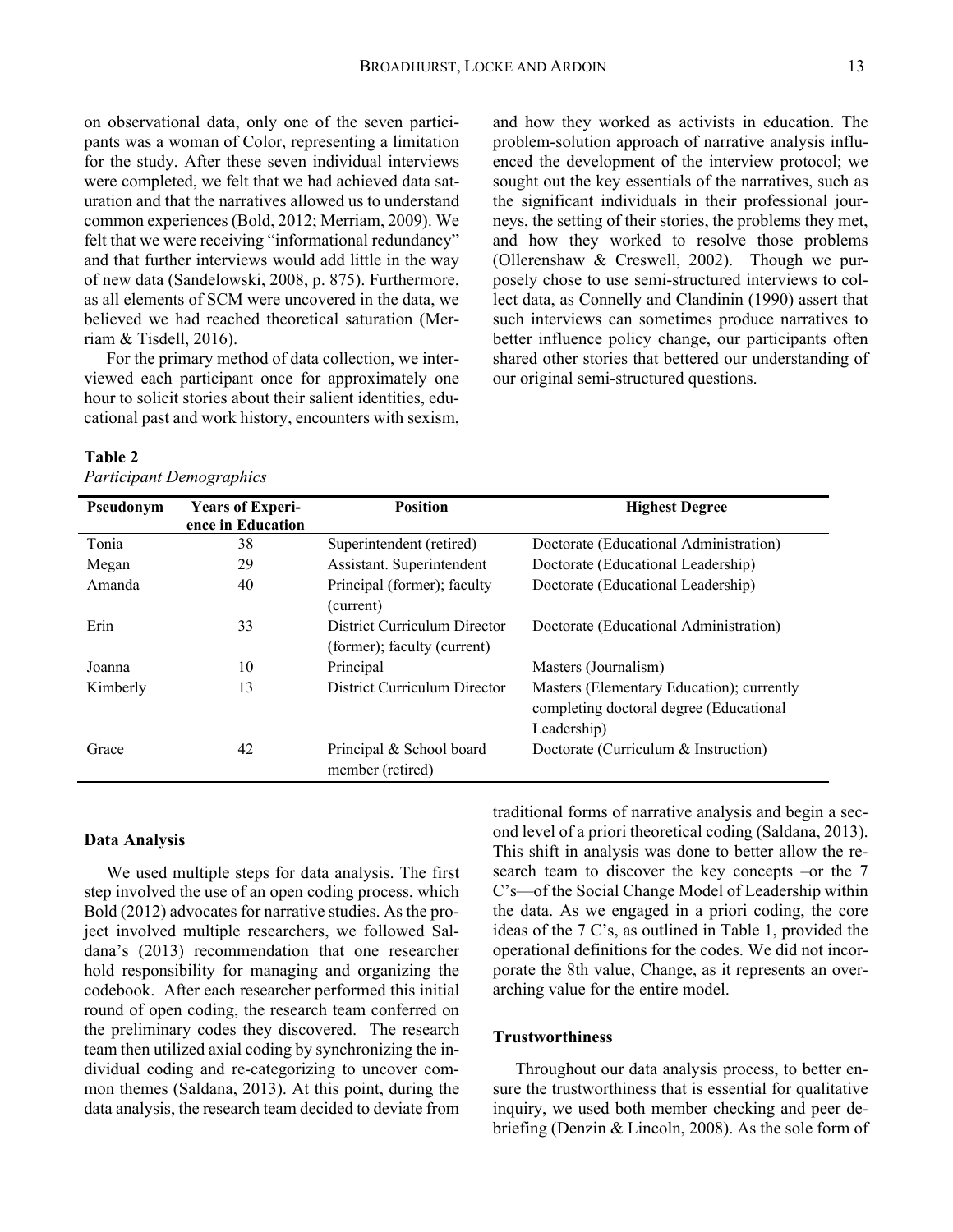member checking, we provided all of the participants in the study the opportunity to review their interview transcriptions to help guarantee that we sufficiently captured their stories and did not misunderstand their narratives. Peer debriefing proved valuable, as all three team members participated throughout the entire data analysis process. Merriam (2009) shows that trustworthiness can be improved by researchers understanding their own identities and positions, particularly how their connections and closeness to a research topic can impact analysis. Each member of the research team are educators who have research agendas that focus on improving conditions for marginalized groups within education and incorporate social justice issues into their professional practice. Each researcher has a unique positionality in regards to the focus of this study. Both Researcher Two and Three identify as a White, cisgender, straight women. Researcher One identifies as a straight, White cisgender man. Despite our unique identities, each researcher identifies as a feminist and advocates for women within education.

## **Findings**

The data represented here stem from a larger study of the activism of women leaders from both higher education and from PK-12 schooling environments. Our purposes here are to focus on the perspectives and experiences of the activism of women leaders from PK-12 schooling environments only. Consistent with the Social Change Model, we frame our findings from the perspective and experience of the individual. That is, we looked at the personal values and qualities participants are attempting to foster and develop in others and those most supportive of group functioning and positive social change. As such, while all of the values, or C's, within the Social Change Model were present in the analyses of the data, we focused on the individual and group clusters with particular attention to the three most prevalent values described by the participants as they reflected on their identities and their educational leadership practices. These values include the individual cluster values of Consciousness of Self and Commitment, and the group cluster value of Controversy with Civility. The overarching value of change is weaved throughout the findings, much like it is in the SCM itself.

## **Consciousness of Self**

According to the Social Change Model, the value Consciousness of Self includes being aware of the beliefs, values, attitudes, and emotions that motivate a person into action (Cilente, 2009). Megan articulated this value, particularly as it relates to how she perceives herself, her leadership, and her support of women:

I consider myself as a feminist because, first of all…

I do recognize and understand that women often times do not have equal access to opportunities because they are a woman, because of their gender, and also, in knowing that, I feel that it's my responsibility to make a difference for the next generation…

Kimberly echoed this sentiment when she strongly stated that "women create our leaders…I am a feminist because I believe women rock and we are some of the greatest teachers in the world."

Megan and Kimberly understand themselves as someone who supports women, identifies as a feminist, and feels there should be no barriers to opportunities based on one's gender—beliefs, values, and attitudes that she brings into her work as both an educational leader and someone who is working for change for other women in education. Similarly, Amanda also understands herself to be a feminist, and qualifies that identity in terms of a modern, rather than an aged, conceptualization of a 'feminist.' She maintains that her actions within leadership remain central to that conceptualization:

Now, [am I] out in the street marching or flying all over the nation when something happens and women have been mistreated, the kind of activism circa the 1960s? Not particularly. Do I mentor younger or less experienced women? Yes. Do I try to help my fellow female friends and colleagues negotiate the terrain of this sexist world that we live in? Yes. Do I try to work with other women to help all of us develop a sense of self-compassion so that we can be compassionate to others? Yes.

Like Amanda, Erin also is careful not to characterize herself as what might be stereotypically considered 'feminist.' She does, however, also ascribe to the central tenets of feminism, and those tenets manifest in her leadership:

I don't know if I would say no I'm not, or yes I am [a feminist]. I am a person for all people. That's sort of a feminist approach. I'm very nurturing in being concerned for, um just people, and it's not in a rabble rouser sense, however when I have to, I would lose friends over it if I have to...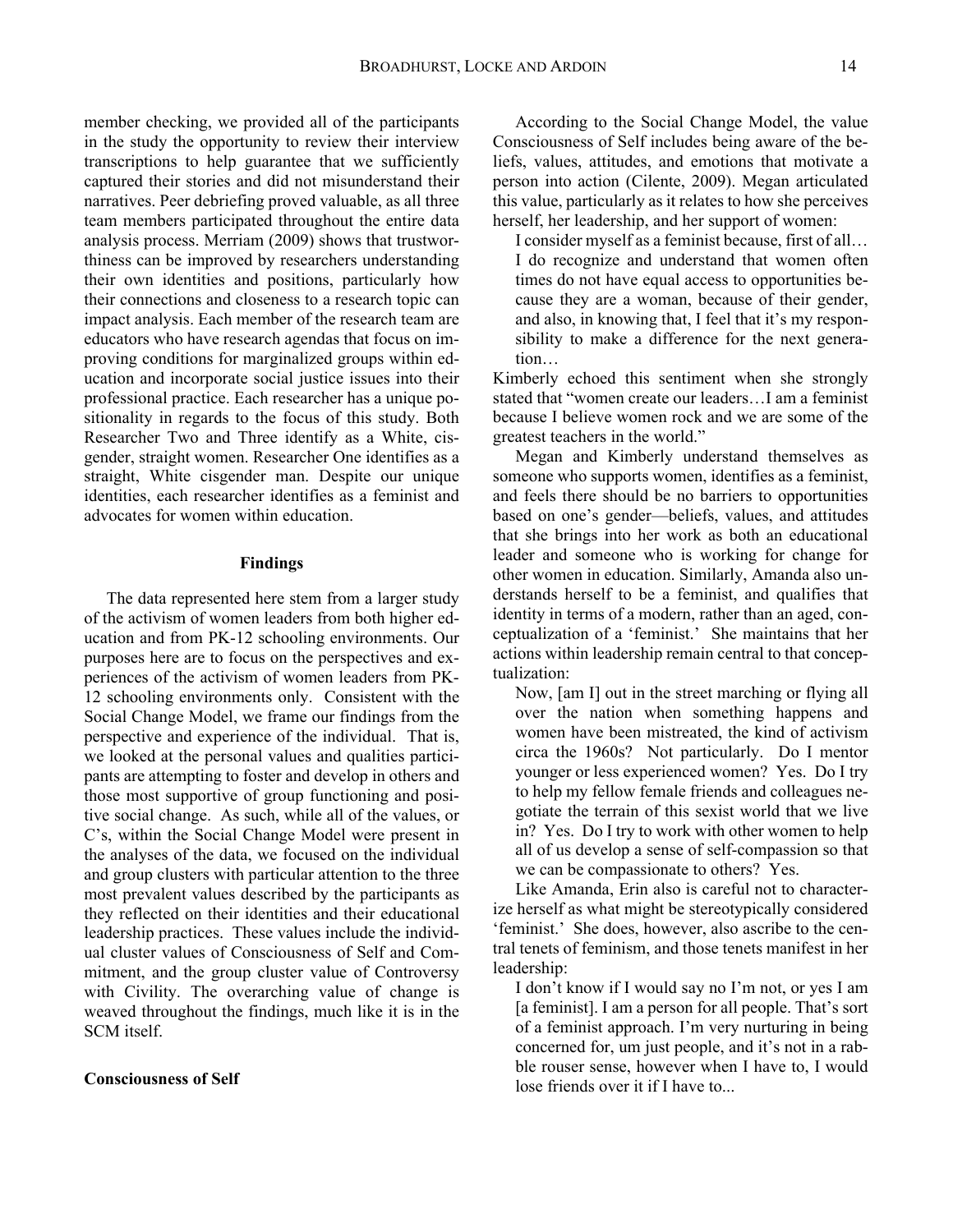Similarly, Joanna agrees that "yes, I'm a feminist, I'm not like a protester feminist but like I am a feminist [in my leadership]."

While the participants are careful not to strictly align their leadership style with a stereotypical conceptualization of feminism (i.e., the 'rabble rousers' of the 1960s), they do align their leadership with feminist values, and these values motivate their activism. In doing this, our participants conformed to the characteristics often found among the third wave of feminists, those born in 1960s and after. Growing up in a time of backlash against feminism, when that word "became a pejorative term," third-wave feminists often sought to purposely distance themselves from second wave of feminists in their tactics and leadership (Kezar & Lester, 2008, p. 62). Aligning with the Social Change Model, it is clear these women leaders adhere to a nonhierarchical and collaborative leadership style, rather than one where they are seen as someone 'at the top.'

Aligned with the Consciousness of Self, these women know who they are as women, and also as leaders. Though they rejected the traditional conceptions of a feminist leader that was characteristic of second-wave feminists, "their day-to-day actions usually demonstrate that they are feminists working toward helping women to gain greater equality and equity in the world" (Kezar & Lester, 2008, p. 62). They seemed to bring these aspects of their identity authentically into their leadership. Collectively, their beliefs, values, attitudes, and emotions also support them in their leadership and their sincere commitment to their students, families, as well as colleagues.

## **Commitment**

According to the Social Change Model, the value Commitment represents not only the obvious aspects of 'commitment' such as obligation and dedication, but the psychic energy that motivates the individual to serve and that drives the collective effort (Cilente, 2009). Moreover, while Commitment requires knowledge of self, it also implies passion, intensity, and duration, directed both toward group activity and intended outcomes. Grace provides a simple summary when she notes, when trying to change systems, that "you have to meet authority head on." Regarding Commitment, Joanna stressed the need for women leaders to maintain their dedication, particularly when facing critique:

I think people tell me every day that I am crazy and that my ideas won't work or they're stupid in a way. The fact that I believe that teaching is an art, the fact that I believe that sustaining or supporting teachers is the true root of what will make a good school, people think that is crazy. People think that I am crazy and staying true to what I believe in, has been for me standing up for women in this role... I think taking a stand in that way is like a fight for women in education. To not succumb, to not go [with] the status quo.

Clearly, Joanna brings the value of Commitment to her work. She is motivated for and dedicated to change and supports better collective understanding of marginalization by gender in her leadership. Erin takes a similar stand in her commitment to both women and leadership. Her commitment is so strong that she is willing to risk her position:

I think the sexism is still there, the patriarchal climate is still there and all I can say is that I won't put up with it. … just be willing to have those conversations about your own power and position. Sometimes I am like this is so not right. I don't care if you fire me, I'll figure something else out, this is not right, I am going to address it with you. I feel like I've spent a lot of time looking through the glass ceiling teaching whoever is above me to function as a leader. It's hard to be an educational leader in a hierarchy.

Looking through the proverbial glass ceiling was something that Erin indicates is common, not only for her, but likely other women as well. Nonetheless, she shows her commitment to change is so strong that she is willing to teach those above her.

In a similar vein, Megan suggests that working within that hierarchy, for her, is working from the middle:

… my whole career has been leading from the middle or alongside other people. Our community has changed dramatically, and I've been trying to say over and over, our community has changed, we are not meeting the needs of our kids, of all of our kids, and I could not get the board to listen, you know, they wanna blow it off, I could not get our new superintendent to listen. So, what I did was I started a book study, a very small step, where we're reading literature and teachers are starting to see, wow, that's us, and so the change comes from down below, but you know, the challenge is that I have to work really extra hard from the middle to make any difference at the top. I really spend a lot of time with them and having very frank conversations about being a woman… Um, my philosophy is more, uh, leading from within… whether I was as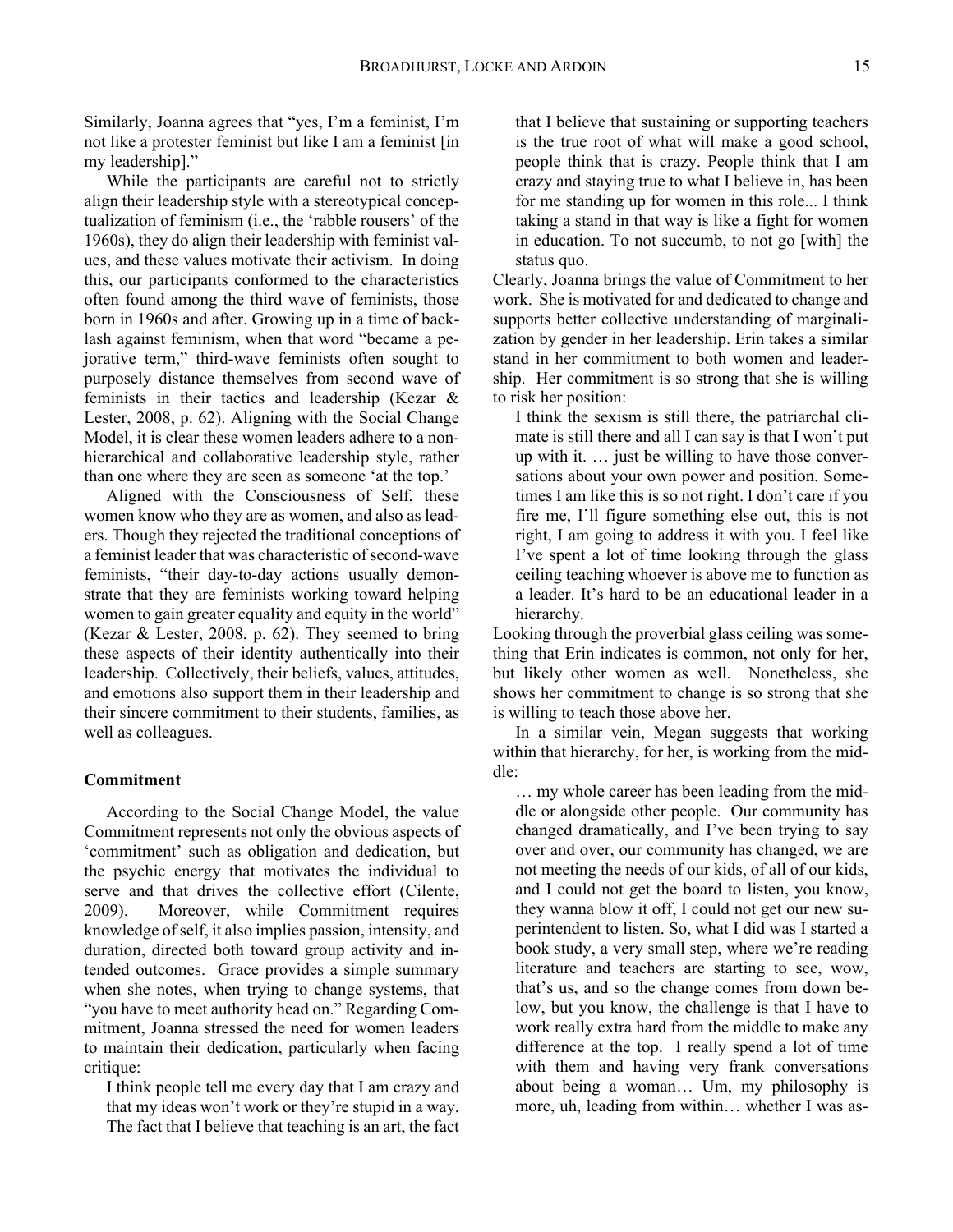sistant principal or principal and even now as assistant superintendent, I work from within, you know, and I feel successful when the people that would have been considered underneath me or whatever you wanna say, whenever they are successful, you know, my success is measured in seeing others be successful.

Megan articulates here how she must take small but deliberate, collaborative, and collective steps with others in order to make change. She feels this is the most effective means, where the most people can be successful. Even though these women leaders are theoretically at or near the top of their respective hierarchies, it is clear that in order to make progress toward change, they are committed to working with others in ways that allow for collective, grassroots-types of leadership, such that others can be successful as well.

Being committed to a collective, grassroots leadership style may be a result of more than effective leadership. It may be a leadership style that is a result of working within a patriarchal system—where women are expected to lead in particular ways. More specifically, they are expected to deal with controversy in particular ways. Relatedly, the final value of the SCM model that we highlight is Controversy with Civility.

## **Controversy with Civility**

Clearly, these women leaders understood their leadership in terms of Consciousness of Self and Commitment, however, they were also very clearly aware of the differences that exist, particularly the patriarchal norms surrounding leadership. In line with the SCM value of Controversy with Civility, they understood differences exist, yet they believed that differences, along with conflicts, can be accepted and resolved through trust and open and honest dialogue (Cilente, 2009). Addressing these differences directly, Megan noted,

… when you think that nearly 80% of all teachers are female and they make up, you know, hardly any [of] the superintendents in districts. So, the largest pool that you can choose from, very few of them get to the top, and it's not because they don't have the credentials or the degree. They have them, and they still don't make it there. So, we choose men because…for school superintendents…because when you say school superintendent, the vision people have in their head is typically a White male.

existent in PK-12 leadership, and she was not alone. Certainly, Megan directly calls out the patriarchy still However, confronting and managing the patriarchy re-

quired that these women address controversy with civility. Growing up in an age in which the patriarchal system fought back against the victories won by feminist leaders in the 1960's and 7190's, third-wave feminists sometimes are forced to engage in less assertive actions and favor incremental changes that may not be as overt (Kezar & Lester, 2008).

As Megan noted previously, the glass ceiling is real, as she has trained the people above her. Similarly, Tonia expounded on two unique experiences in her practice that exemplified both the patriarchy of PK-12 leadership as well as how she dealt with Controversy with Civility:

When I was one of two female high school principals in [location], the men treated me like I needed to be taken care of a little bit. But I don't know if opening doors, lifting heavy items, moving furniture, etcetera is sexism. But when we would go to things like [conference], they called the guys Bubbas. The coaches loved that. So, they called me Bubbette. That's about as much as I can say. I just never entertained it. They would chew the tobacco and I would chew bubble gum. That kind of was play and I never took it as offensive. [In another example] as a high school principal, we had a high influx of Hispanics and this father came in and said he wanted the principal. So, they bring him to me and he says I am not talking to her. Well I only had one man on campus at the time, so I said go get Raymond. The father did speak to both of us and eventually came around to speak with me in the future. [You] just know they are watching everything you do to see if you can pull it off.

Here it is clear that Tonia is adept at dealing with Controversy with Civility. She discussed the ways she managed being one of the only women in a leadership role. Furthermore, like Megan, she also reminds us that having to manage conflict in particular ways is gendered. By noting that "they are watching everything you do to see if you can pull it off," she reminds us, again like Megan, that society does not expect a woman leader to be successful—perhaps because leadership is a role we expect a White man to occupy.

Finally, with regard to dealing with Controversy with Civility, the participants, like Megan also had some suggestions for moving forward:

So … what [am I] doing to overcome sexism or to advance the cause of women? I would say maybe you should ask men that question because that's mainly where this is…you know, being perpetuated. [Furthermore] you've got to look at policies.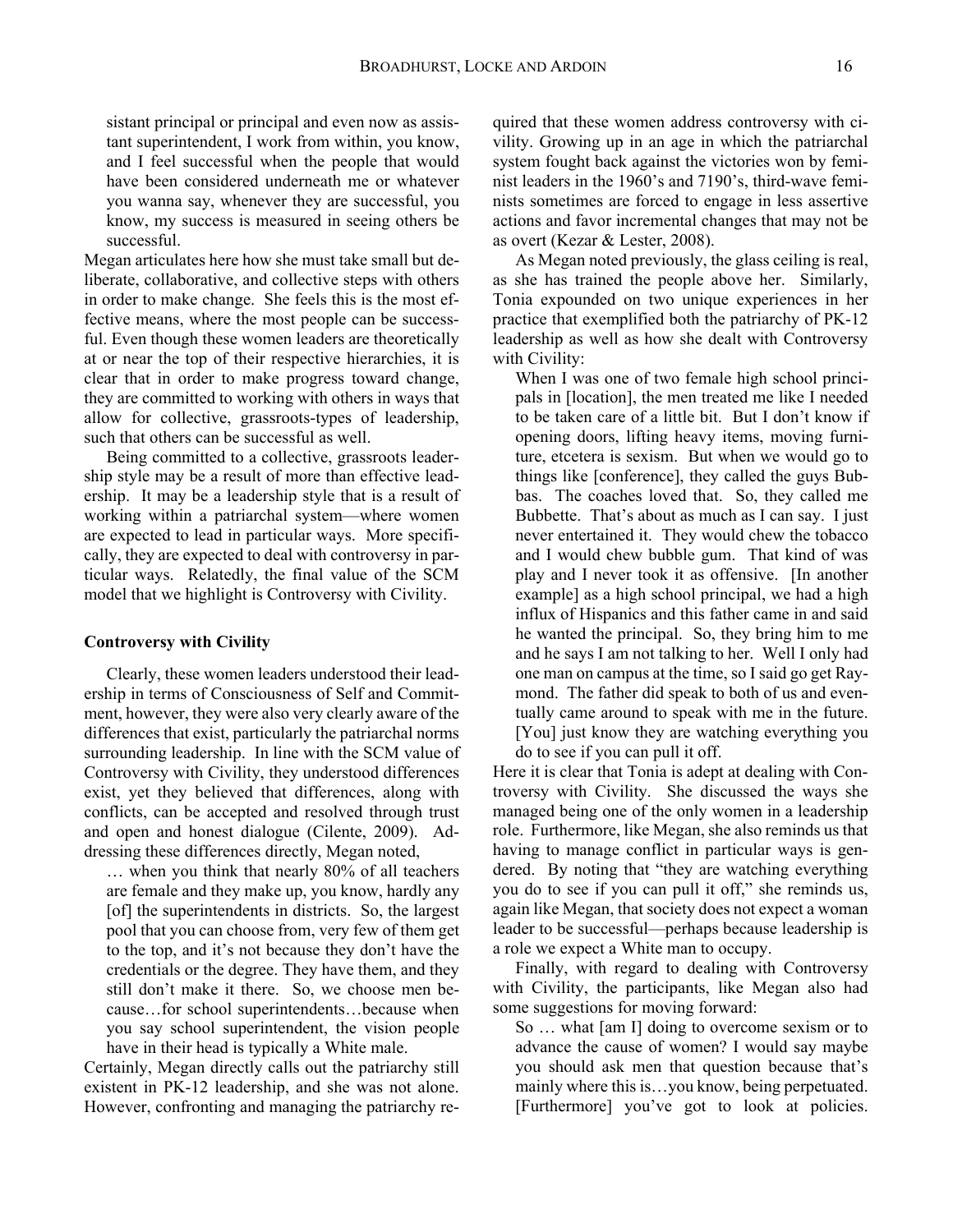erate. You've got to look at it very largely. It's not You've got to look at institutions and how they opjust about women advocating for other women. That's the micro of this. There is a macro that has to be looked at as well.

Dealing with the 'macro,' however, is not considered to be 'civil.'

Overall, the participants articulated a highly participatory, collaborative, and non-hierarchical style of leadership and a desire to create change—goals of the social change model. Moreover, while identifying strongly or weakly as 'feminists,' these educational leaders more definitively identified as women who "lead from the middle," their success is reflected in their work with others as well as the success of others. They are serious activists for other women making their way in academic institutions—from the center rather than the top (even if their positions were at or near the top). Furthermore, while they clearly understood aspects of their leadership that were out of their control such as the glass ceiling and patriarchy, they found the ways and means to maneuver those systemic barriers in order to support others, in particular, other women. Aligned with SCM, these women sought to advance the human condition within their leadership and academic environments through Consciousness of Self, Commitment, and Controversy with Civility (Cilente, 2009; Komives et al., 2009).

## **Discussion and Implications**

While women are gaining representation in PK-12 leadership roles, organizational barriers are clearly evident at the principal, superintendent, and central office levels (Grogan, 1999; Sharp et al., 2004). As the participants noted, to be most successful they had to lead from the middle (Meyerson & Scully, 1995). Participants in this study represent women who are working to remove those barriers by re-envisioning leadership in PK-12 institutions through refreshing practices of advocating for and serving as mentors to other women as well as challenging system policy, practice, culture, and climate through a gendered lens (Coleman, 2003). These efforts at social change are "reducing the power differential between [women] and their opponents" (Grossman, 2010, p. 661), allowing more women to have the voice and representation they deserve at all levels of administration, and progressing gender equity throughout the PK-12 educational system.

The participants, even though they sometimes did not directly call it by name, knew well that sexism and gender bias are still prevalent in education (Brunner, 2000; Brunner & Kim, 2010; Grogan, 2008). Though 80% of teachers are women, the participants expressed that the lack of women as formal leaders at the school or district level often meant that when people think about a 'superintendent,' they think of a 'White man.' Because of this, the presence of gender bias regarding perceptions of leadership styles affected our participants. The concept of the 'nurturing' nature of women leaders versus the 'traditional' nature of men leadership can often force women to work collaboratively to achieve their goals and, through this collaboration, learn from both the successes and failures of others (Riester et al., 2002; Santamaria, 2014). This cooperative form of leadership can be particularly prevalent for women of Color (Liang & Peters-Hawkins, 2017). Like other women leaders in education, our participants' actions would be described as quiet, deliberate steps in collaboration with others towards social justice (Hollander & Einwohner, 2004). As opposed to openly direct methods to challenge gender bias, women leaders pursue equity with other tactics: book studies, educating others above them and below them about gender inequities, and infusing social justice topics into the curriculum and professional development (Jean-Marie, 2008; Picower, 2012; Santamaria, 2014; Theoharis, 2010). Making small incremental changes can not only achieve tangible victories, but help their efforts lead to allies, collaborations, resources, and possible future resistance (Meyerson & Scully, 1995).

The participants in the study sometimes felt that they not only faced barriers to advancement, but expressed that achieving leadership positions with little support essentially set them up failure: the often-termed 'glass ceiling' changed to a 'glass cliff.' This can be caused, in part, by the existing concepts of what leadership entails. Women leaders are often more comfortable expressing power as collaborative and move away from top-down forms of power. Pressure to adopt the latter form can force women to lead using styles with which they are uncomfortable (Brunner, 2000). The lack of available mentors to help women leaders avoid pitfalls can only exacerbate the potential for failure (Méndez-Morse et al., 2015). As women of Color are even more underrepresented at the senior leadership positions than white women, the dearth of potential mentors can be more problematic for them (Martinez, Rivera, & Marquez, 2020). As our participants noted, institutionalized sexism can easily maintain inequities and force activists to constantly work for organizational change. Using their formal positions, and working within the system, they were able to push for incremental change (Grossman, 2010; Hollander & Einwohner,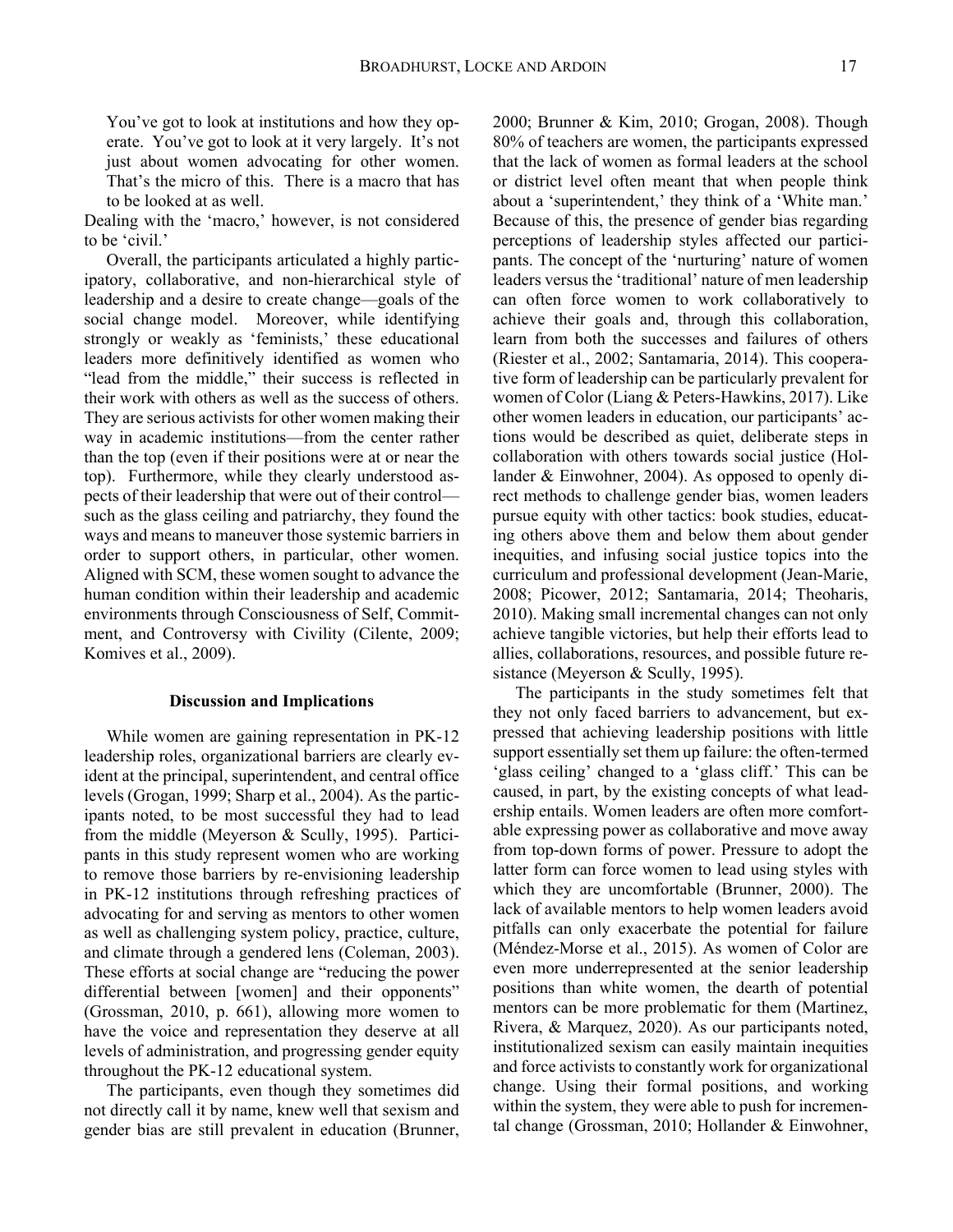2004; Meyerson & Scully, 1995). Maintaining this struggle can be exhausting and discouraging (Picower, 2012). As leaders from a marginalized group, women sometimes must overcome stereotype threats and work "hard to dispel negative stereotypes for groups with who they identified" (Santamaria, 2014, p. 370).

or they risk being ignored, denied, or minimized. They The values of the Social Change Model (SCM) of leadership are not siloed, but are overlapping and dynamic in nature, as one value might influence or impact another. For women working for change in education, they often prefer, or are sometimes forced, to "lead from the middle." As society still equates the traditional concept of top-down leadership with men, our participants engaged in a collective, collaborative, grassroots approach to their leadership and activism because 'leading like a man' would not work for a woman (Hollander & Einwohner, 2004; Theoharis, 2010). Our participants openly expressed a consciousness of the gendered assumptions associated with their roles as women leaders. Because of this Consciousness of Self and knowing that women leaders are sometimes pressured to remain silent and not question organizational gender biases (Beard, 2012), they understood that they had to advocate and to deal with controversy through civility felt they had no choice in how they reacted if they want to be taken seriously. Despite these barriers, our participants were committed and resilient in leadership efforts, a trait needed to truly disrupt inequities and injustices (Theoharris, 2010).

Despite the achievements of our participants working for changes in education, they worked within a system where true gender equity can only be achieved by a complete transformation of the traditional concepts of leadership. One participant, Megan, expressed that one path to achieve this goal is to educate men and require that they reexamine leadership through a feminist lens: taking such a perspective would force men to "question why things are the way they are" and would imply a commitment to "ask tough questions" and "consider issues from multiple perspectives" (Grogan, 2000, pp. 132-3). Moreover, such education would force a critique of what we see as 'normal' in leadership. Leaders in education, from all groups, who are truly committed to social justice, actively work with others from marginalized groups to bring in their perspectives and allow them a voice in decision making (Bogotech, 2002;

Brown, 2004; Karpinski & Lugg, 2006). This commitment is something men in leadership roles need to embrace by allowing women to have a voice and help challenge traditional ways of thinking (Santamaria, 2014; Shields, 2010).

## **Conclusions and Future Directions**

What does this mean for justice and equity related to leadership in PK-12 schools and for moving forward? Women's paths toward and within leadership can be paved with biases, discrimination, and other challenges (Locke  $&$  Hayes, in press). These twisty tracks are often the result of patriarchy and other systemic means that perpetuate gendered inequities. Our participants were aware of these barriers, discrimination, and challenges, and were committed to leading differently in direct challenge to them—that is, to disrupt inequities and injustices (Theoharis, 2010). While the women in our study identified ways women perform activist leadership, all of the responsibility must not be placed on their shoulders.

While glaring gender inequities currently exist in the upper-level leadership of PK-12 schools and districts across the country, there are many ways in which schools, districts, and even institutions of higher education (those that train teachers and leaders) can work to address these inequities and related injustices. First however, PK-12 schools and districts must acknowledge the disparities in their leadership ranks and work to address them specifically through mentoring and leadership training opportunities focused on women leaders and their leadership. This gap is very apparent in the highest senior leadership positions in the Southeastern United States: of the sixteen leaders of the various state-level Department of Educations in the region, only five are women<sup>2</sup>.

Relatedly, it is incumbent upon current leaders to push for examination of inequities and injustices, and then push for change. That is, specifically, men, who occupy the majority of leadership positions, must be willing to understand the barriers women experience when leading or when striving for leadership positions, and they must be willing to work to dismantle such barriers. Further, PK-12 institutions, and institutions of higher education that train PK-12 educators, must interrogate how gender inequities are perpetuated in policy, practice, and curricula—and train educators to challenge those norms and values, and disrupt gendered and inequitable leadership.

<sup>&</sup>lt;sup>2</sup>A review of the websites for each of the 16 states' Department of Education showed that the senior leader of only five of those departments were women.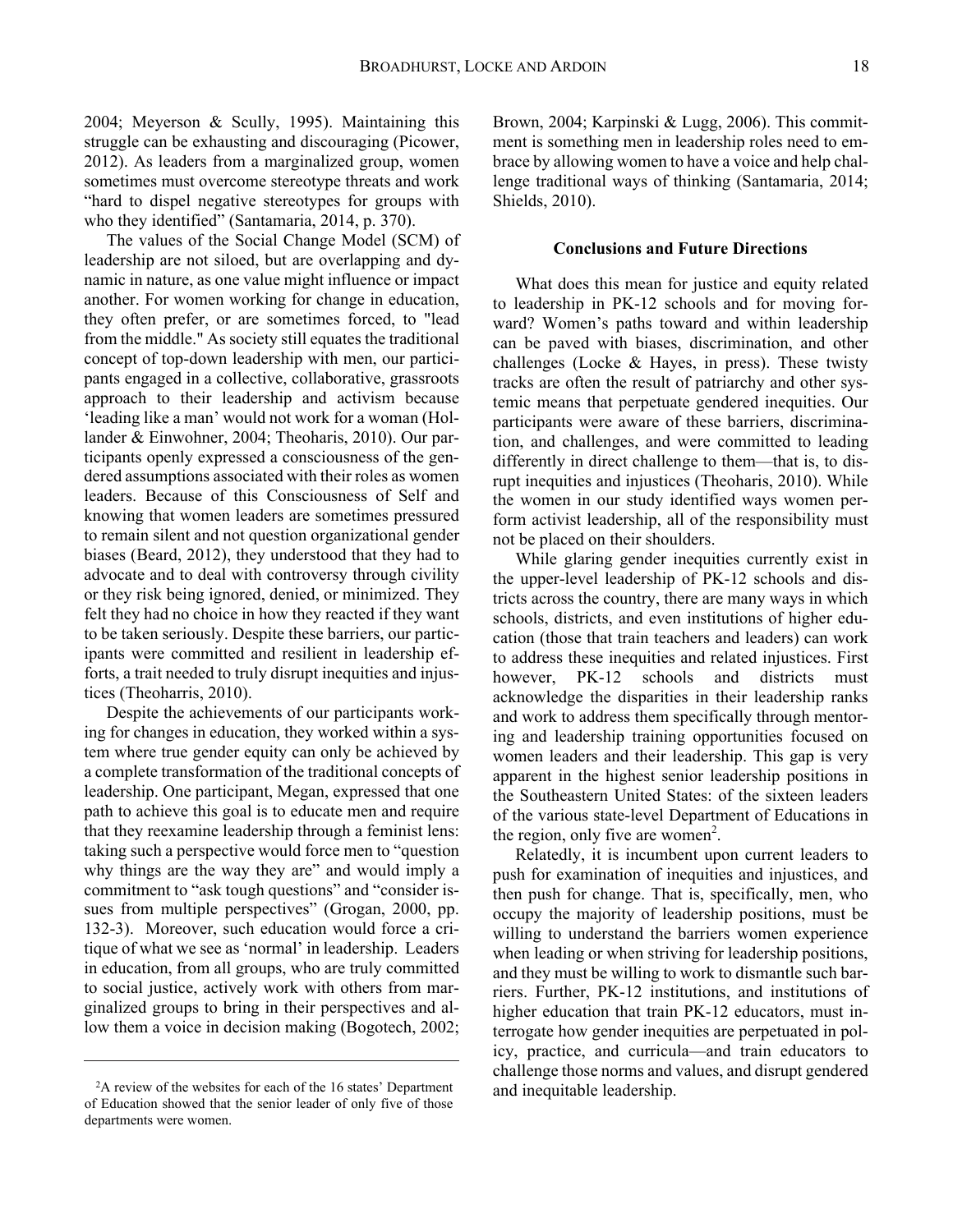#### **References**

- https://doi.org/10/crh36x Abele, A. E., & Spurk, D. (2009). The longitudinal impact of selfefficacy and career goals on objective and subjective career success. *Journal of Vocational Behavior*, *74*(1), 53–62.
- Aaron, T. S. (2020). Black women: Perceptions and enactments of leadership. *Journal of School Leadership, 30*(2), 146–165. <https://doi.org/10.1177/1052684619871020>
- Alston, J. A. (2005). Tempered radicals and servant leaders: Black females persevering in the superintendency. *Educational Administration Quarterly*, *4* (4), 675-688. <https://doi.org/10.1177/0013161X04274275>
- Anderson, J., Shaw, E., Childers, C., Milli, J., & DuMonthier, A. (2016). *Status of women in the South: 2016*. Institute for Women's Policy Research.<http://statusofwomendata.org/wp>content/uploads/2016/06/SWSouth2.24-for-posting-online.pdf.
- Beard, K. (2012). Making the case for the outlier: Researcher reflections of an African-American female deputy superintendent who decided to close the achievement gap. *International Journal of Qualitative Studies in Education*, *25*(1), 59-71. <https://doi.org/10.1080/09518398.2011.647724>
- Bitterman, A., Goldring, R., and Gray, L. (2013). *Characteristics of public and private elementary and secondary school principals in the United States: Results from the 2011–12 schools and staffing survey*. U.S. Department of Education. National Center for Education Statistics.
- Blount, J. (1999). Manliness and the gendered construction of school administration in the USA. *International Journal of Leadership in Education: Theory and Practice*, *2*(2), 55-68.
- Bogotch, I. (2002). Educational leadership and social justice: Practice into theory. *Journal of School Leadership*, *12*, 138–156. <https://doi.org/10.1177/105268460201200203>
- Bold, C. (2012). *Using narrative in research*. SAGE.
- Brown, K. M. (2004). Leadership for social justice and equity: Weaving a transformative framework and pedagogy. *Educational Administrative Quarterly*, *40*(1), 79–110. <https://doi.org/10.1177/0013161X03259147>
- Brunner, C. (2000). Unsettled moments in settled discourse: Women superintendents' experiences of inequality. *Educational Administration Quarterly*, *36*(1), 76-116. <https://doi.org/10.1177/0013161X00361004>
- Brunner, C. C., & Kim, Y. (2010). Are women prepared to be school superintendents? An essay on the myths and misunderstandings. *Journal of Research on Leadership Education*, *5*(8), 276-309.
- Charles, K., Guryan, J., & Pan, J. (2018). *The effects of sexism on American women: The role of norms vs. discrimination.* National Bureau of Economics Research. [https://www.nber.org/system/files/working\\_pa](https://www.nber.org/system/files/working_pa)pers/w24904/w24904.pdf
- Chase, S. (2005). Narrative inquiry: Multiple lenses, approaches, voices. In N. Denzin, & Y. Lincoln, (Eds.), *The SAGE handbook of qualitative inquiry* (3rd ed.) (pp. 651-679). SAGE.
- Christman, D., & McClellan, R. (2008). "Living on barbed wire": Resilient women administrators in educational leadership programs. *Educational Administration Quarterly*, *44*(1), 3–29. <https://doi.org/10.1177/0013161X07309744>
- Cilente, K. (2009). An overview of the social change model of leadership development. In S. Komives, W. Wagner, et al. (Eds.), *Leadership for a better world: Understanding the social change model of leadership development.* Jossey-Bass.
- Coleman, M. (2003). Gender and the orthodoxies of leadership. *School Leadership& Management*, *23*(3), 325–339. <https://doi.org/10.1080/1363243032000112810>
- Connelly, F. M., & Clandinin, D. J. (1990). Stories of experience and narrative inquiry. *Educational Researcher*, *19*(5), 2-14. <https://doi.org/10.3102/0013189X019005002>
- Copeland, S. M., & Calhoun, D. W. (2014). Perceptions of mentoring: Examining the experiences of women superintendents. *International Journal of Educational Leadership Preparation*, *9*(2), 28-46.
- Czarniawska, B. (2007). Narrative inquiry in and about organizations. In D. J. Clandinin (Ed.), *Handbook of narrative inquiry: Mapping a methodology* (pp. 383-404). SAGE.
- Dugan, J. P. (2006). Explorations using the social change model: Leadership development among college men and women. *Journal of College Student Development, 47(2)*, 217–225. <https://10.1353/csd.2006.0015>
- Dugan, J., Komives, S.R., & Segar, T. (2008). College student capacity for socially responsible leadership. *NASPA Journal*, *45*(4), 475-500.
- Finnan, L. & McCord, R. (2016). *2015 AASA Superintendents salary and benefits study*. The School Superintendents Association.
- Grogan, M. (1999). Equity/equality issues of gender, race and class. *Educational Administration Quarterly*, *35*(4), 518-536. <https://doi.org/10.1177/00131619921968743>
- Grogan, M. (2000). Laying the groundwork for a reconception of the superintendency from feminist postmodern perspectives. *Educational Administration Quarterly*, *36*(1), 117-142. <https://doi.org/10.1177/0013161X00361005>
- Grogan, M. (2008). The short tenure of a woman superintendent: A clash of gender and politics. *Journal of School Leadership*, *18*, 634-657.<https://doi.org/10.1177/105268460001000201>
- Grossman, F.D. (2010). Dissent from within: How educational insiders use protest to change their institution. *Educational Policy*, *24*(4), 655-686.

<https://doi.org/10.1177/0895904809335110>

- Gubrium, J., & Holstein, J. (2009). *Analyzing narrative reality*. SAGE.
- Hill, C., Miller, K., Benson, K., Handley, G., & Birdwhistell, J. (2016). *Barriers and bias: The status of women in leadership*. Washington, DC: American Association of University Women.
- Higher Education Research Institute. (1996). *A social change model of leadership development: Guidebook version III*. National Clearinghouse for Leadership Programs.
- Hollander, J., & Einwohner, R. (2004). Conceptualizing resistance. *Sociological Forum*, *19* (4), 533-554.
- Hollingsworth S. & Dybdahl, M. (2007). Talking to learn: The critical role of conversation in narrative inquiry. In D. J. Clandinin (Ed.), *Handbook of narrative inquiry: Mapping a methodology* (pp. 146-176). SAGE.
- Jean-Marie, G. (2008). Leadership for social justice: An agenda for 21st century schools. *Educational Forum*, *72* (4), 340-354. <https://doi.org/10.1080/00131720802362058>
- Kachur-Reico, D., & Wallin, D. (2011). The career paths of female superintendents in Canada in 2010: Changing times or reinforcing old news? *Journal of Educational Administration and Foundation*, *22*(1), 1-18.
- Karpinski, C. F., & Lugg, C. A. (2006). Social justice and educational administration: Mutually exclusive? *Journal of Educational Administration*, *44*(3), 278-292.